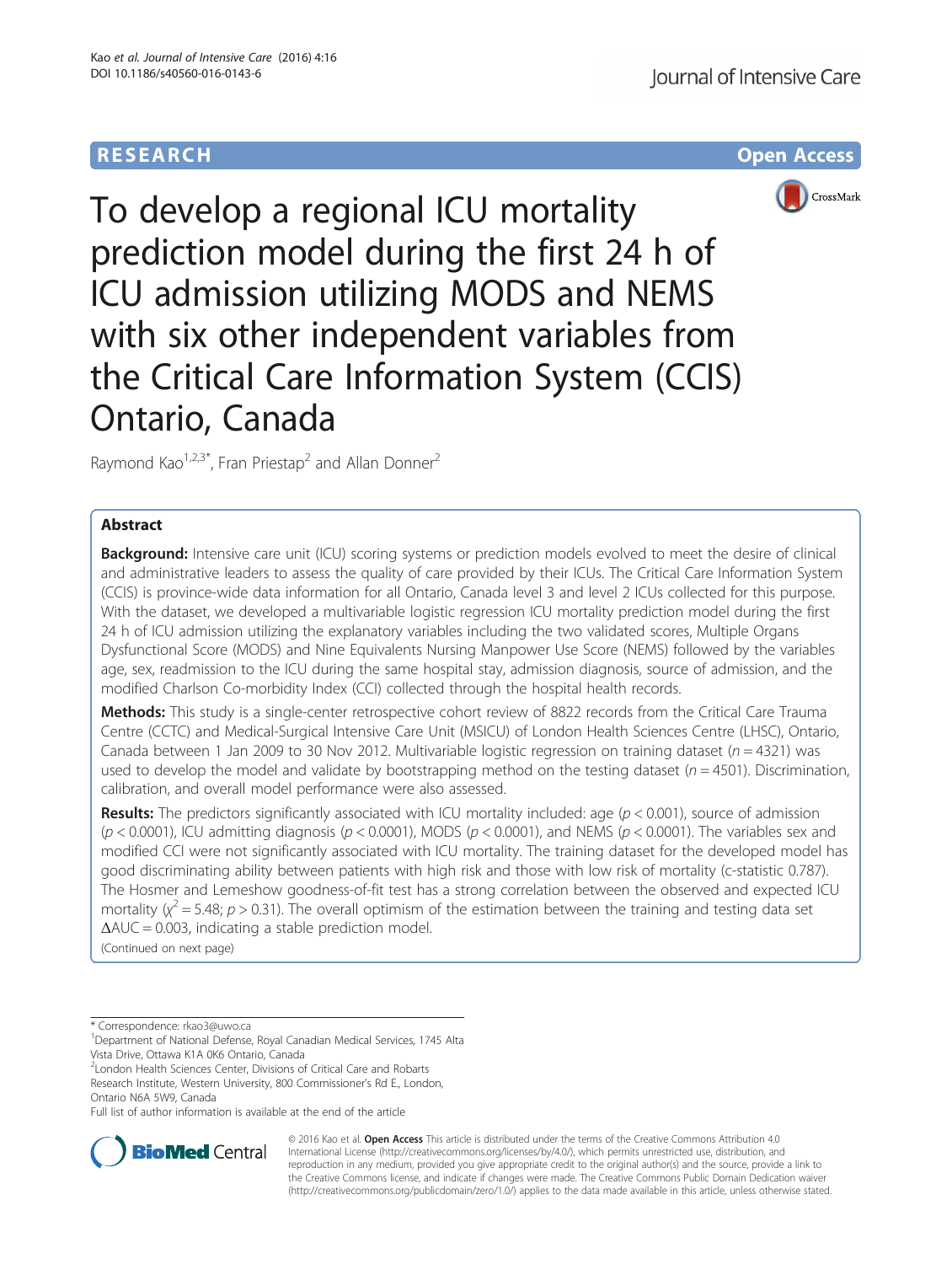#### (Continued from previous page)

Conclusions: This study demonstrates that CCIS data available after the first 24 h of ICU admission at LHSC can be used to create a robust mortality prediction model with acceptable fit statistic and internal validity for valid benchmarking and monitoring ICU performance.

Keywords: Intensive care unit (ICU), Mortality, MODS, NEMS, Logistic regression, Hosmer and Lemeshow goodness-of-fit test

## Background

Patients in the intensive care units (ICUs) have a heterogeneous disease processes and illness severity. Scoring systems developed for ICU patients were introduced 34 years ago with the goal of using physiologic data available at ICU admission to predict individual patient outcomes. Although these predictions have little utility for managing individual patients, they do provide a mechanism for assessing ICU performance by comparing the actual outcome in a given population to the expected outcome determined by the prediction algorithms. The scores that assess the disease severity on admission and are used to predict outcome include the Acute Physiology and Chronic Health Evaluation (APACHE) [[1](#page-10-0)–[3](#page-10-0)], the Simplified Acute Physiological Score (SAPS) [\[4\]](#page-10-0), and the Mortality Prediction Model (MPM) [[5\]](#page-10-0). The organ dysfunction scores that assess the presence and severity of organ dysfunction include the Multiple Organ Dysfunction Score (MODS) [[6\]](#page-10-0) and Sequential Organ Failure Assessment (SOFA) [\[7\]](#page-10-0). The score that assesses nursing workload is the Therapeutic Intervention Scoring System (TISS) [[8](#page-10-0)], and the Nine Equivalents of Nursing Manpower Use Score (NEMS) [\[9\]](#page-10-0) (Additional file [1](#page-9-0): Table S1) assesses ICU resource utilization and efficiency. Many of these measurement systems involve resource-intensive data collection.

In 2007, the Critical Care Services Ontario (CCSO), a division of the Ontario Ministry of Health and Long Term Care, developed the Critical Care Information System (CCIS). The purpose of CCIS is to provide the Ministry, Local Health Integration Networks (LHINs) and hospitals with information on bed availability, critical care utilization, and patient outcomes. The CCIS uses a web-based application to collect real-time information on every patient admitted to a critical care unit in Ontario acute care hospitals. Data captured includes, but it is not limited to the following: demographics, admission and discharge details, MODS on admission, daily NEMS, and patient outcomes such as ICU mortality and other outcomes associated with quality of care.

The MODS is an objective scale that quantifies the severity of multiple organ dysfunction for patients admitted to critical care. The score reflects six major organ systems and the specific physiological data associated with each system [\[6](#page-10-0)]. A total of 0–4 points are assigned to each system, where a score of 0 is normal and 4 is the

most dysfunctional to give a total maximum score of 24. MODS was not designed to predict mortality, but an increasing MODS does correlate with ICU outcome [[6\]](#page-10-0).

The NEMS was developed from the TISS-28 score and is a less complicated and is more widely used to measure resource utilization in critical care [\[10\]](#page-10-0). The score is determined based on the need for any of the nine life support interventions. A weighted point is awarded to each of the nine categories to give a maximum score of 56. NEMS has been validated in large cohorts of ICU patients and is easy to use with minimum inter-observer variability [\[11](#page-10-0)]. It has been utilized to classify the different levels of ICUs based on nursing workload efficacy as distinguished from the amount of care being provided.

In an effort to help hospitals analyze and interpret their data, CCSO produces and distributes quarterly reports that include a multitude of utilization and quality indicators of which one is ICU mortality. This data is presented in a manner that promotes benchmarking, but there is currently no means of risk adjustment to ensure that units are comparing themselves to centers with similar case mix and illness severity. Review of these reports shows that there are units with direct correlation of higher mean MODS and ICU mortality, but this is not always the case. There are units with similar MODS but differing mortality rates. The objective of this study is to investigate if existing CCIS data collected by the Critical Care Trauma Center (CCTC) and Medical-Surgical Intensive Care Unit (MSICU) of London Health Sciences Centre (LHSC) can be used to develop and validate an acceptable ICU mortality prediction model that might improve current performance measurement reporting.

## Methods

## Study design and patient population

This is a retrospective study of two adult intensive care units at the LHSC, an academic teaching facility, affiliated with The University of Western Ontario. The CCTC is a 30-bed general medical, surgical, trauma, and oncological unit, and the MSICU is a 25-bed unit that specializes in the care of various patient populations including neurosurgical, cardiovascular surgery, and transplantation patients. In both units, the care is provided by multidisciplinary teams of professional health care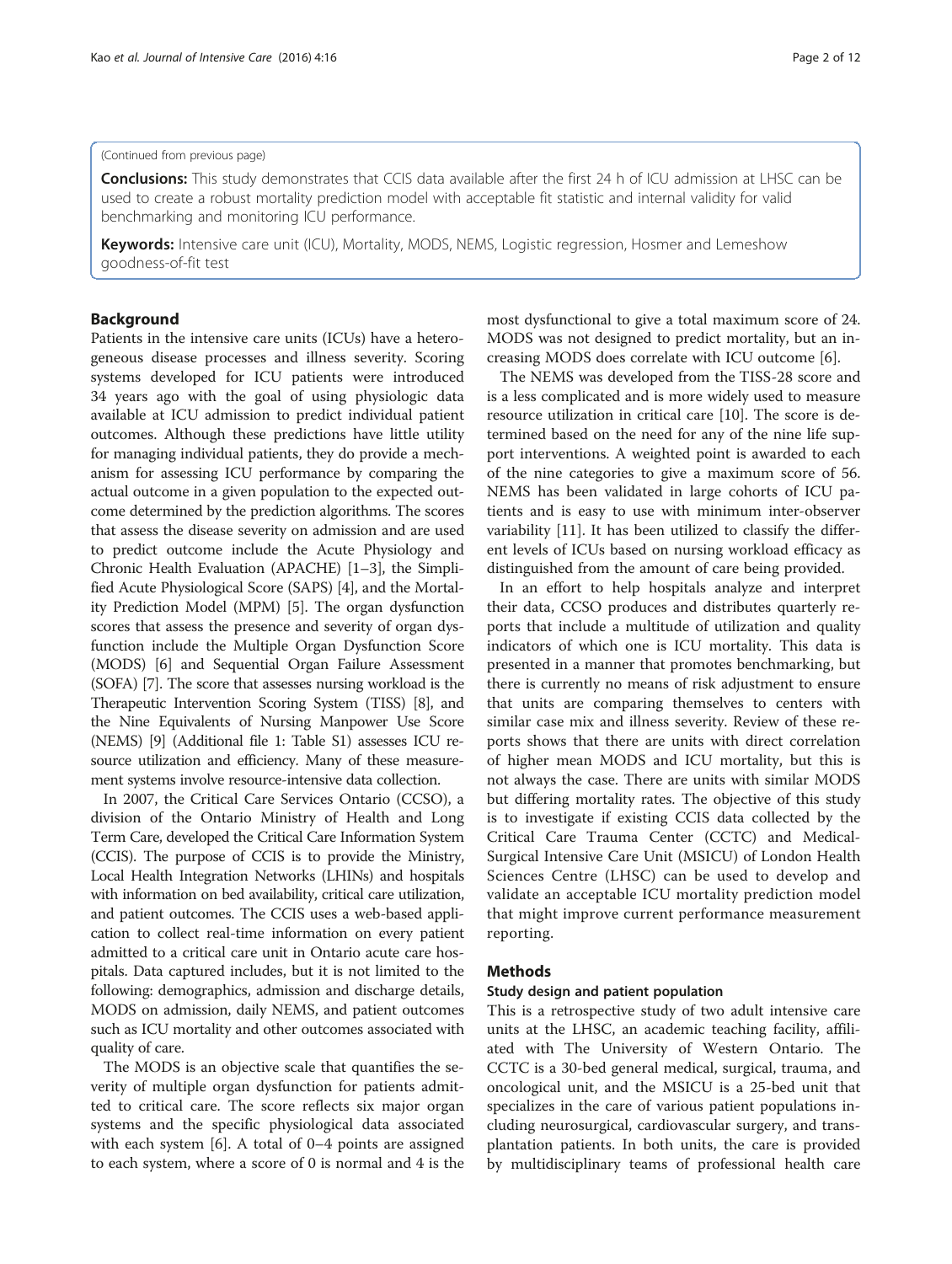providers and is directed by physicians that have specialty training in critical care. This study was approved by the Western Health Research Ethic Board on 13 Nov 2013, IRB 00000940.

Between 1 Jan 2009 to 30 Nov 2012, data was prospectively collected on 4784 admissions to the CCTC and 4297 admissions to the MSICU. The primary endpoint of this study is to develop a mortality prediction model utilizing the available data from CCIS during the first 24-h ICU admission.

## Data sources

Relevant data from both units was exported from CCIS. Comorbidities are not included in CCIS but it is important because it may delay diagnosis, influence treatment decision, are related to complications, may influence chances of survival, and can confound analysis [\[12](#page-10-0)]. Based on the APACHE II mortality prediction model, comorbidities can reflect diminished physiological reserve; thus, it is important to incorporate past relevant medical/surgical history into a mortality prediction model. All Canadian hospitals submit information to the Canadian Institute of Health Information (CIHI) which is an independent, not-for-profit corporation that aims to contribute to the improvement of the health of Canadians and the health care system by disseminating quality health information. The CIHI utilizes the Charlson Comorbidity Index (CCI) as their measure of comorbidity [[13](#page-10-0)] which has been shown to be highly associated with 1-year patient mortality and has been widely used in clinical research [[14](#page-10-0)]. To obtain comorbidities for the prediction model, the ICD-10-CA data for patients admitted to either of the critical care units during the time frame of interest was obtained from the LHSC Health Records Department and only type 1 diagnoses, which specifically refer to preadmission comorbidity was utilized.

#### Data management

The data from CCIS was exported in three parts. The reference dataset  $(N = 9081)$  contains demographic, admit/discharge date and time, admitting diagnosis, and the source of admission of the patients. The second part of the data is the MODS score on the day of admission to the ICU, and the third part of the data is the NEMS score on the day of admission to the ICU. The medical record number (MRN) and ICU admission date were used as the common linking variables to merge the MODS and NEMS data with the reference data into one file. Merging the reference dataset with the MODS dataset resulted in 8953 records, followed by merging with the NEMS dataset that resulted in 8924 records. There were a total of 157 (1.73 % of the original dataset) records missing. To obtain the ICD-10-CA data to calculate the modified CCS, the reference dataset was

forwarded to the LHSC Records Department. A total of 8898 records were matched from Health Records, of which 183 records (2 % of the original dataset) from the CCIS dataset were not matched with the hospital records. This is likely due to error in the MRN number and/or failure to capture the ICU admission during discharge coding. Programmed SAS codes were created to extract only the type 1 diagnoses and calculation of the modified CCI score. Then, the dataset containing the modified CCI was combined with the final CCIS dataset  $(N = 8924)$  resulted in 8822 records for analysis, from which 2.9 % records were not captured from the original reference dataset, Fig. 1.

## Covariates associated with ICU mortality

Based on the literature review, the covariates associated with risk of mortality upon admission to the ICU

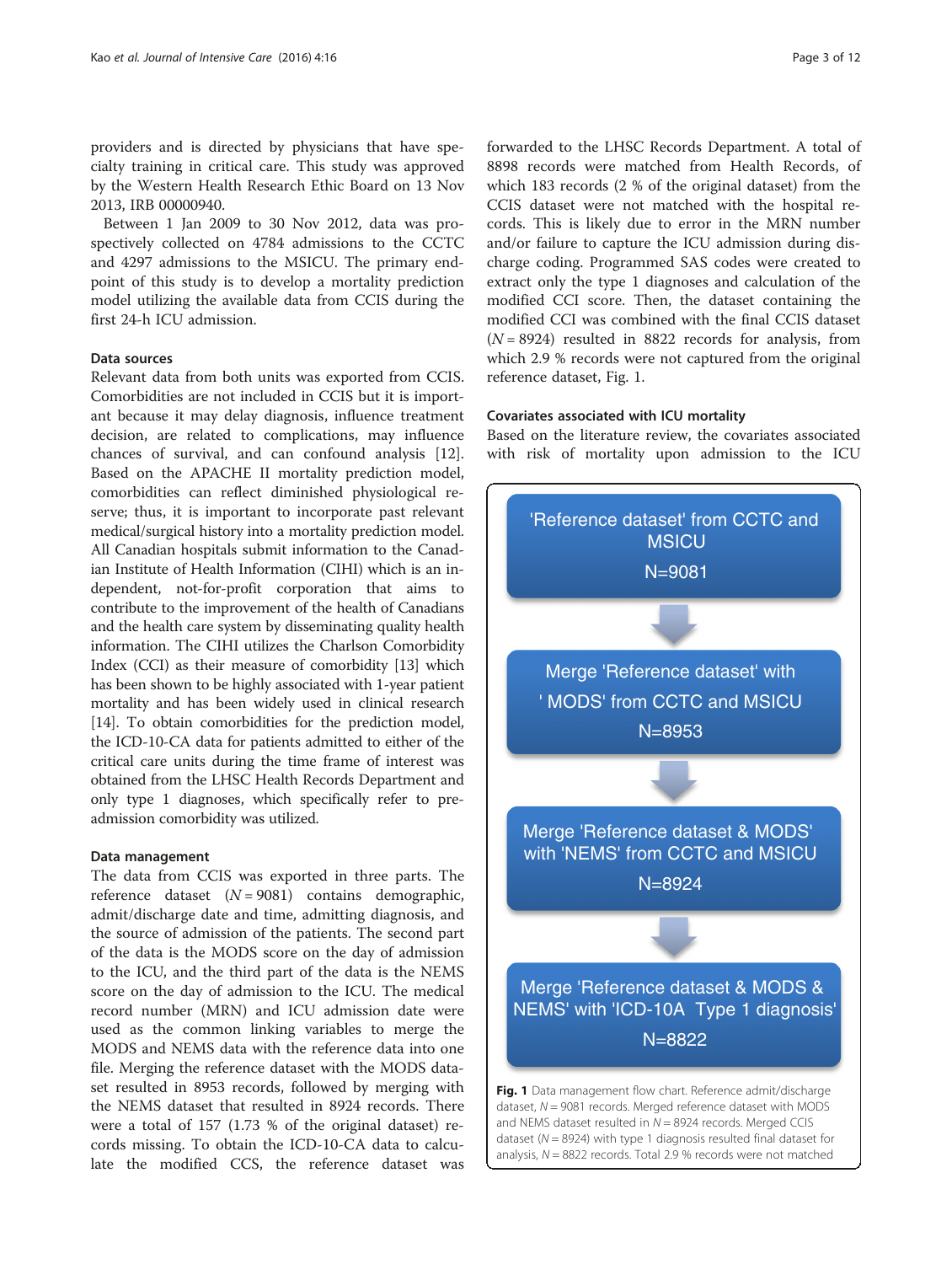included age, gender, MODS, NEMS, CCI, source of admission, ICU admission diagnosis, and ICU readmission during the same hospital admission. The continuous, nominal, and ordinal data of the covariates are categorized accordingly (Additional file [2:](#page-9-0) Table S2). The variable threshold used to divide it into the groups for analysis was done using the mean value for each of the variables for survivors and non-survivors as a reference point. Then, through much iteration with SAS 9.3, the developed groups for each of the variables that give the best discriminatory performances and Hosmer and Lemeshow goodness-of-fit were utilized.

#### Statistical analysis

Univariate analysis was conducted for all baseline characteristics, and values were compared for survivors and nonsurvivors. For continuous variables, data are expressed as mean  $\pm$  SD and comparisons conducted using the Student's t test. For categorical variables, data are reported as proportions and comparison made using Pearson's chisquare test. The prediction model for ICU mortality on admission was constructed by dividing the whole dataset into two random subgroups, "training" and "testing" set. To create the two random sample subgroups (training and testing set), the authors used the SAS 9.3 Ranuni function which generates a random number from a continuous uniform distribution with the interval (0,1) in which we used less than equal to 0.5 for group 1 and greater than 0.5 for group 2. Each 15th record will then be assigned to a random number. After assigning a random number to each record, it is then sorted in ascending or descending order of the random number assigned. A stepwise selection algorithm was also used to select from the eight covariates in the raw logistic regression prediction model. If the covariate significance was less than 0.05, it remained in the model; otherwise, the covariate exited the model. The remaining covariates were then fitted to a raw multivariable logistic regression model.

Often a predictive model's estimate of these measures from the training set tends to overstate the predictive ability of the chosen model in another dataset. The amount of overestimation is referred to as the "optimism" of the estimate. To further obtain a valid criterion for the performance of the model, the logistic regression model then fit to the bootstrap sample and the corresponding value for the AUC was calculated. The fitted model was then applied to the original dataset, and the value of the AUC was recalculated. The differences in the values for the AUC provide an estimate of the optimism. This process is repeated 500 and 1000 times, and the results are averaged to provide a final bootstrap estimate for the optimism of the AUC.

The ability of the model to estimate mortality and agree with the actual outcome within groups of subjects of similar predicted risks by using the Hosmer and Lemeshow goodness-of-fit statistic obtained by grouping the subjects of the prediction model into  $k$  categories of percentiles. A good calibration is considered to be consistent with a small  $\chi^2$  value for the Hosmer and Lemeshow test statistic.

All analyses were performed using SAS 9.3 (SAS Institute Inc., Cary, NC, USA). All tests presented are two-sided, and a  $p$  value <0.05 is considered significant.

## Results

Table [1](#page-4-0) compares the baseline characteristics for survivors and non-survivors in a cohort of 8822 subjects. There were 5037 (57.10 %) males with mean age 60.67  $\pm$ 17.19 and 3785 (42.90 %) females with mean age 61.16  $\pm$ 17.66 with no mortality differences between males and females (23.23 % vs. 22.17 %;  $p = 0.24$ ) but, the mean age was higher for non-survivors than survivors (66.82 vs. 59.13;  $p < 0.0001$ ). The admission sources with the highest mortality included the wards, emergency department, and other hospital transfers whereas patients admitted to critical care post-operatively had the lowest mortality  $(p < 0.0001)$ . There was also a statistically significant association between ICU mortality and ICU admitting diagnosis  $(p < 0.0001)$  with cardiovascular/cardiac/vascular diseases having the highest mortality and gastrointestinal disease, the lowest. The MODS and NEMS scores were both significantly associated with ICU mortality  $(p < 0.0001)$ whereas the modified CCI did not have a statistically significant association between survivors and non-survivors,  $p = 0.74$ . There was also no significant difference in mortality for those re-admitted back to the ICU during the same hospital admission compared to those that were not readmitted (9.19 % vs. 9.01 %;  $p = 0.81$ .).

The baseline characteristics partitioned between the groups "training" and 'testing' sets were similar (Table [2](#page-5-0)). The total number of subjects in the training group was 4321 (48.98 %) as compared to 4501 (51.02 %) in the testing group. The combination of the patients from the two ICUs for each of the groups was evenly distributed between the two groups. In the training group, there were 2310 (53.46 %) subjects from CCTC and 2011 (46.54 %) from MSICU, while in the testing group, there were 2324 (51.63 %) from CCTC and 2177 (48.37 %) from MSICU.

In the multivariable logistic regression model, the stepwise selection algorithm eliminated the variables sex,  $p =$ 0.20 and readmit,  $p = 0.16$ . The *c*-statistic of the reduced model was smaller to that obtained when all explanatory variables were forced in  $(c = 0.774)$ . The backward elimination algorithm eliminated readmit,  $p = 0.16$  first, and then sex,  $p = 0.22$ , and resulted in a final model very similar to that using stepwise selection ( $c = 0.774$ ). Because there is already a parsimony of variables in comparison to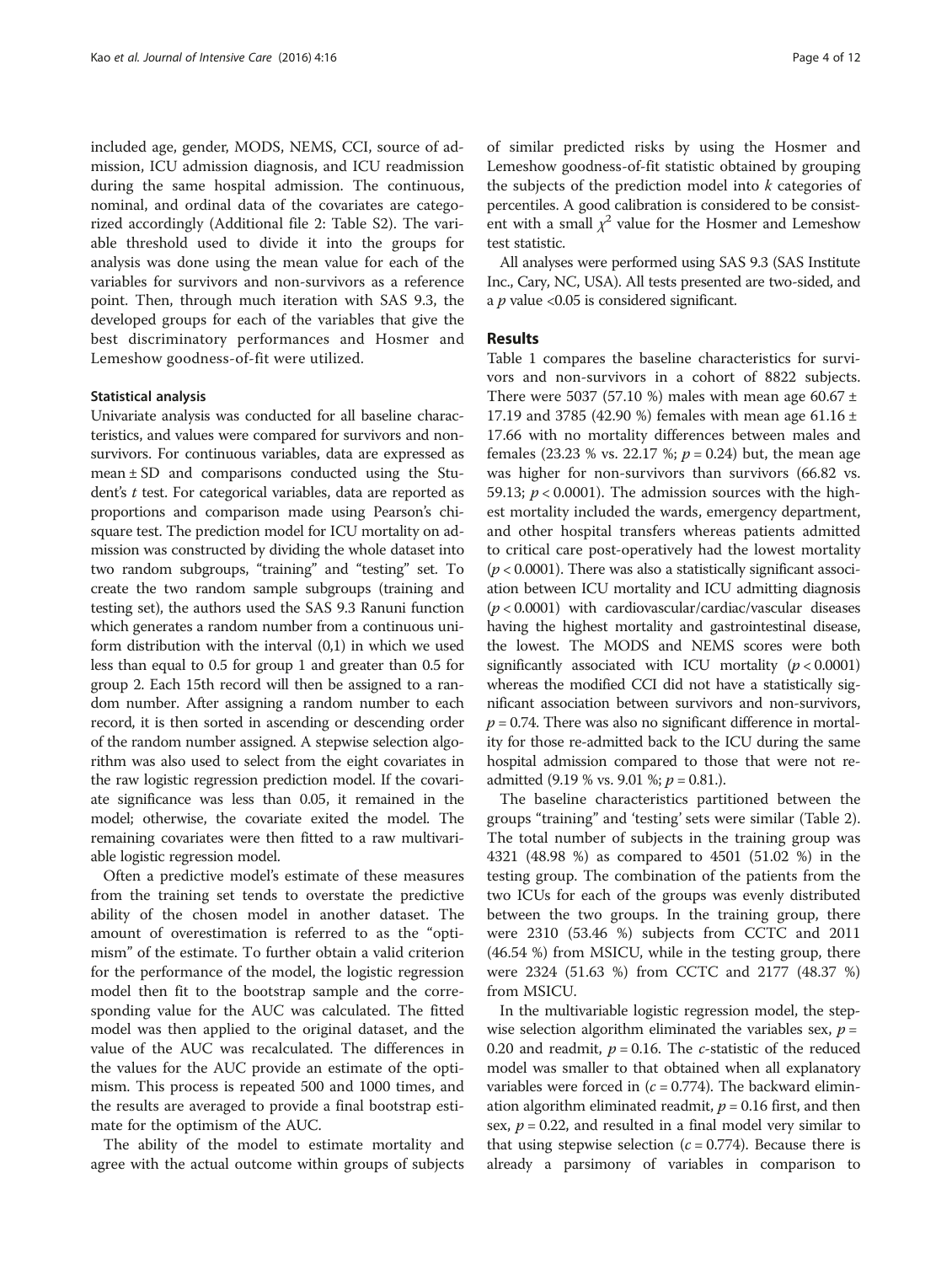<span id="page-4-0"></span>Table 1 Baseline characteristics comparison between survivors and non-survivors of Critical Care Trauma Center (CCTC) and Medical-Surgical Intensive Care Unit (MSICU) at London Health Sciences Center (LHSC), between 1 Jan 2009 and 30 Nov 2012,  $N = 8822$ 

| Baseline characteristics                           | Survivors,<br>Non-survivors, p value<br>N (%)<br>N (%) |                   |            |  |
|----------------------------------------------------|--------------------------------------------------------|-------------------|------------|--|
| Total number of subjects                           | 6813 (77.23)                                           | 2009 (22.77)      |            |  |
| Sex                                                |                                                        |                   | 0.24       |  |
| Male                                               | 3867 (56.76)                                           | 1170 (58.24)      |            |  |
| Female                                             | 2946 (43.24)                                           | 839 (41.76)       |            |  |
| Age, mean $\pm$ SD                                 | $59.13 \pm 17.49$                                      | $66.82 \pm 15.67$ | < 0.0001   |  |
| Male $\pm$ SD                                      | $58.94 \pm 17.29$                                      | $66.40 \pm 15.55$ |            |  |
| Female $\pm$ SD                                    | $59.38 \pm 17.76$                                      | $67.40 \pm 15.81$ |            |  |
| $0 - 39$                                           | 1067 (15.66)                                           | 124 (6.17)        |            |  |
| $40 - 79$                                          | 4972 (72.98)                                           | 1452 (72.27)      |            |  |
| $\geq 80$                                          | 774 (11.36)                                            | 433 (21.55)       |            |  |
| Intensive care units                               |                                                        |                   | 0.06       |  |
| Critical Care Trauma<br>Center (CCTC)              | 3542 (51.99)                                           | 1092 (54.36)      |            |  |
| Medical Surgical<br>Intensive Care Unit<br>(MSICU) | 3271 (48.01)                                           | 917 (45.64)       |            |  |
| ICU admission source                               |                                                        |                   | < 0.0001   |  |
| Operating room/post-<br>anesthesia care unit       | 1748 (25.66)                                           | 191 (9.51)        |            |  |
| Hospital-outside<br>or within I HIN                | 1175 (17.25)                                           | 389 (19.36)       |            |  |
| Emergency department                               | 1983 (29.11)                                           | 624 (31.06)       |            |  |
| Other source <sup>a</sup>                          | 625 (9.18)                                             | 195 (9.71)        |            |  |
| Unit/ward                                          | 1280 (18.79)                                           | 610 (30.36)       |            |  |
| ICU admission diagnosis                            |                                                        |                   | < 0.0001   |  |
| Cardiovascular/<br>cardiac/vascular                | 895 (13.14)                                            | 463 (23.05)       |            |  |
| Other diagnosis <sup>b</sup>                       | 1727 (25.35)                                           | 353 (17.57)       |            |  |
| Gastrointestinal                                   | 826 (83.94)                                            | 158 (7.86)        |            |  |
| Respiratory                                        | 2091 (30.69)                                           | 655 (32.60)       |            |  |
| Trauma                                             | 473 (6.94)                                             | 106 (5.28)        |            |  |
| Neurological                                       | 801 (11.76)                                            | 274 (13.64)       |            |  |
| Multiple Organ<br>Dysfunction Score<br>(MODS)      |                                                        |                   | $<$ 0.0001 |  |
| Mean $MODS \pm SD$                                 | $4.65 \pm 2.96$                                        | $7.01 \pm 3.23$   |            |  |
| Minimum-maximum<br><b>MODS</b>                     | $0 - 19$                                               | $0 - 20$          |            |  |
| 0                                                  | 495 (7.27)                                             | 25 (1.24)         |            |  |
| $1 - 4$                                            | 3035 (44.55)                                           | 450 (22.40)       |            |  |
| 5–8                                                | 2605 (38.24)                                           | 930 (46.29)       |            |  |
| $9 - 12$                                           | 591 (8.67)                                             | 492 (24.49)       |            |  |
| >13                                                | 87 (1.28)                                              | 112 (5.57)        |            |  |

<0.0001

Table 1 Baseline characteristics comparison between survivors and non-survivors of Critical Care Trauma Center (CCTC) and Medical-Surgical Intensive Care Unit (MSICU) at London Health Sciences Center (LHSC), between 1 Jan 2009 and 30 Nov 2012,  $N = 8822$  (Continued)

| Nine Equivalents<br>Nursing Manpower<br>Use Score (NEMS) |                          |                |      |
|----------------------------------------------------------|--------------------------|----------------|------|
| Mean NFMS $+$ SD                                         | $30.50 \pm 8.45$         | $36.64 + 8.68$ |      |
| Minimum-maximum<br><b>NFMS</b>                           | $0 - 56$                 | $0 - 56$       |      |
| $0 - 22$                                                 | 990 (14.56)              | 94 (4.68)      |      |
| $23 - 29$                                                | 2458 (36.14) 388 (19.31) |                |      |
| $\geq 30$                                                | 3353 (49.30)             | 1527 (76.01)   |      |
| Modified Charlson's<br>Comorbidity Index(CCI)            |                          |                | 0.74 |
| Mean $CCl + SD$                                          | $1.30 + 0.57$            | $1.34 + 0.61$  |      |
| Score 0                                                  | 5148 (75.56)             | 1461 (72.72)   |      |
| Score $1-3$                                              | 1280 (18.79)             | 405 (20.16)    |      |
| Score $>3$                                               | 385 (5.65)               | 143 (7.12)     |      |
| Re-admission to ICU<br>(same hospital admission)         | 626 (9.19)               | 181 (9.01)     | 0.81 |

<sup>a</sup> Other Source includes patients admitted from the following locations: home—within or outside LHIN, level 2 unit or step-down unit, level 3 unit (medical/surgical or specialty unit), complex continuing care facility, rehabilitation facility, outside province, other

bOther diagnosis includes patients with the following diseases: metabolic/ endocrine, genitourinary, musculoskeletal, skin, oncology, hematology, other

reported models, the two variables eliminated by both algorithms were forced back into the whole model.

The logistic regression analysis of the training group (Table [3](#page-6-0)) revealed that the model containing the explanatory variables compared to that with the intercept only significantly impacted the predictive ability of the model with the likelihood ratio,  $\chi^2$  = 835.98,  $p < 0.0001$ . The overall effect of each of the covariates on mortality revealed that all except gender ( $\chi^2$  = 0.59;  $p$  = 0.44) and CCI  $(y^2 = 4.60; p = 0.10)$  had a significant independent effect on ICU mortality. Categorically, the odds of mortality are much higher for older patients, specifically ages 40–79 that is 2.23 (95 % confidence interval (CI) 1.64, 3.04), and those of patients ≥80 years old was 5.51 (95 % CI 3.87, 7.84) times higher than those of patients age  $\leq$  39. For patients admitted to the ICUs from the unit/ward (odds ratio (OR) = 4.93; 95 % CI 3.69, 6.59), other hospitals (OR = 3.054; 95 % CI 2.26, 4.12), emergency departments ( $OR = 2.71$ ; 95 % CI 2.05, 3.59), and specialty units (OR = 2.66; 95 % CI 1.86, 3.81) had higher odds of ICU mortality as compared to patients admitted from the operating room/post-anesthesia unit. Patients admitted with cardiovascular/cardiac/vascular diagnoses had a higher mortality as compared to other etiologies. Higher scores in MODS and NEMS corresponded to increasing ICU mortality ( $p \le 0.0001$ ). There was a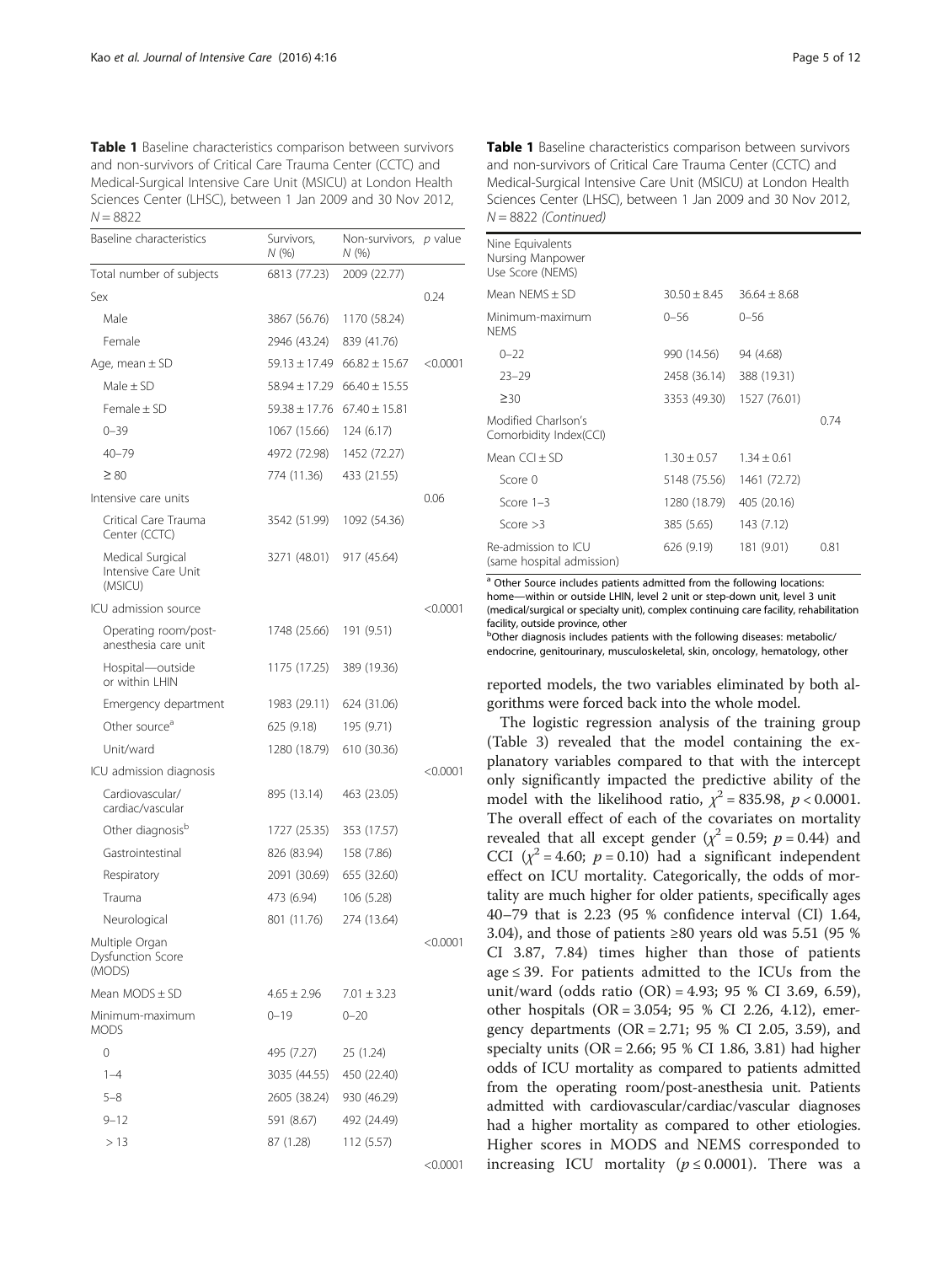<span id="page-5-0"></span>**Table 2** Training ( $N = 4321$ ) and validation ( $N = 4501$ ) dataset baseline characteristics for Critical Care Trauma Center (CCTC) and Medical-Surgical Intensive Care Unit (MSICU) at London Health Sciences Center (LHSC)

| Baseline characteristics                              | Training,<br>N(%) | Validation,<br>N (%) |
|-------------------------------------------------------|-------------------|----------------------|
| Total number of subjects                              | 4321 (48.98)      | 4501 (51.02)         |
| Sex                                                   |                   |                      |
| Male                                                  | 2475 (57.28)      | 2562 (56.92)         |
| Female                                                | 1846 (42.72)      | 1939 (43.08)         |
| Age                                                   |                   |                      |
| $0 - 39$                                              | 582 (13.47)       | 609 (13.53)          |
| $40 - 79$                                             | 3146 (72.81)      | 3278 (72.83)         |
| $\geq 80$                                             | 593 (13.72)       | 614 (13.64)          |
| ICU                                                   |                   |                      |
| Critical Care Trauma Unit(CCTC)                       | 2310 (53.46)      | 2324 (51.63)         |
| Medical and Surgical Intensive<br>Care Unit(MSICU)    | 2011 (46.54)      | 2177 (48.37)         |
| ICU admission source                                  |                   |                      |
| Operating room/post-anesthesia<br>care unit           | 932 (21.57)       | 1007 (22.38)         |
| Hospital-outside or within LHIN                       | 789 (18.26)       | 775 (17.23)          |
| Emergency department                                  | 1264 (29.25)      | 1343 (29.85)         |
| Other source <sup>a</sup>                             | 379 (8.77)        | 441 (9.80)           |
| Unit/ward                                             | 975 (22.15)       | 933 (20.74)          |
| ICU admission diagnosis                               |                   |                      |
| Cardiovascular/cardiac/vascular                       | 652 (15.09)       | 706 (15.69)          |
| Other diagnosis <sup>b</sup>                          | 998 (23.10)       | 1082 (24.04)         |
| Gastrointestinal                                      | 452 (10.46)       | 532 (11.82)          |
| Respiratory                                           | 1405 (32.52)      | 1341 (29.79)         |
| Trauma                                                | 287 (6.64)        | 292 (6.49)           |
| Neurological                                          | 527 (12.20)       | 548 (12.18)          |
| Multiple Organ Dysfunction Score (MODS)               |                   |                      |
| 0                                                     | 245 (5.67)        | 275(6.11)            |
| $1 - 4$                                               | 1725 (39.92)      | 1760 (39.10)         |
| 5-8                                                   | 1733 (40.11)      | 1802 (40.04)         |
| $9 - 12$                                              | 531 (12.29)       | 552 (12.26)          |
| >13                                                   | 87 (2.01)         | 112 (2.49)           |
| Nine Equivalents Nursing Manpower Use<br>Score (NEMS) |                   |                      |
| $0 - 22$                                              | 557 (12.90)       | 527 (11.73)          |
| $23 - 29$                                             | 1401 (32.45)      | 1445 (32.16)         |
| $\geq$ 30                                             | 2359 (54.64)      | 2521 (56.11)         |
| Modified Charlson's Comorbidity Score (CCI)           |                   |                      |
| 0                                                     | 3255 (75.33)      | 3354 (74.52)         |
| $1 - 3$                                               | 813 (18.82)       | 872 (19.37)          |
| >3                                                    | 253 (5.86)        | 275(6.11)            |

| <b>Table 2</b> Training ( $N = 4321$ ) and validation ( $N = 4501$ ) dataset |
|------------------------------------------------------------------------------|
| baseline characteristics for Critical Care Trauma Center (CCTC)              |
| and Medical-Surgical Intensive Care Unit (MSICU) at London                   |
| Health Sciences Center (LHSC) (Continued)                                    |

| Re-admission to ICU (same hospital admission) | 394 (9.12) | 413 (9.18)               |
|-----------------------------------------------|------------|--------------------------|
| Mortality                                     |            | 986 (22.82) 1023 (22.73) |

<sup>a</sup> Other Source includes patients admitted from the following locations: home—within or outside LHIN, level 2 unit or step-down unit, level 3 unit (medical/surgical or specialty unit), complex continuing care facility, rehabilitation facility, outside province, other

bOther diagnosis includes patients with the following diseases: metabolic/ endocrine, genitourinary, musculoskeletal, skin, oncology, hematology, other

weak association with ICU readmission and mortality  $(OR = 0.742; 95 % CI 0.56, 0.99; p = 0.04).$ 

The discriminatory performance of the training model revealed the AUC was 0.787. This indicates that the model has good ability to distinguish between patients with a high risk of mortality and those with a low risk of mortality [\[15](#page-10-0)]. The comparison of the receiver operating curve (ROC) curves for the training dataset and the testing dataset indicated an area difference of 0.026 (0.787–0.761), which reflects a very narrow gap or the optimism between the two curves, suggesting a small degradation in the model's performance in prospective testing (Fig. [2](#page-7-0)). To validate this difference, the bootstrap processes were repeated 500 and 1000 times, and the results were averaged to provide an optimism correction for the AUC of 0.003 (AUC range = 0.758–0.790) which indicates that our model does not overpredict (Additional file [3](#page-9-0): Table S3). The AUC comparison between this new model with MODS and NEMS alone in the new model revealed AUC = 0.776 and 0.736, respectively, which are lower than the combined scores  $AUC = 0.787$  (Additional file [4:](#page-9-0) Table S4). Overall, the combination of the two scores in the model gives better discrimination ability between patients with high and low risks for ICU mortality during the first 24 h of ICU admission.

As a measure of calibration from the model, the Hosmer and Lemeshow goodness-of-fit statistics revealed  $\chi^2$  = 5.48  $(p > 0.31)$  indicating strong agreement between observed and expected ICU mortality (Table [4](#page-7-0)).

The final formula equation for our model is

Log [Mortality (at 24 h ICU admission)] =  $-5.18 +$  $0.80[age(40–79)] + 1.71[age(>80)] + 0.60[Sex(male = 0 and$ female = 1) + 0.98[Other source admission] + 0.00[Operating room/post-anesthesia care] + 1.00[ER admission] + 1.12 [Hospital-outside or within LHIN] + 1.60[Ward admission] Cardiovascular/Cardiac/Vascular] + 0.00[−0.81[Other diagnosis] − 0.80[Gastrointestinal] − 0.56[Respiratory] − 0.32 [Trauma] + 0.002[Neurological] − 0.30[ICU re-admission] −  $0.21[CCI(1-3)] + 0.05[CCI(>3)] + 0.0[NEMS(0-22)] + 0.39$  $[NEMS(23-29)] + 1.02[NEMS(2300] + 1.18[MODS(1-4)] +$  $1.91[MODS(5-8)] + 2.90[MODS(9-120] + 3.56[MODS]$  $(≥130]$ .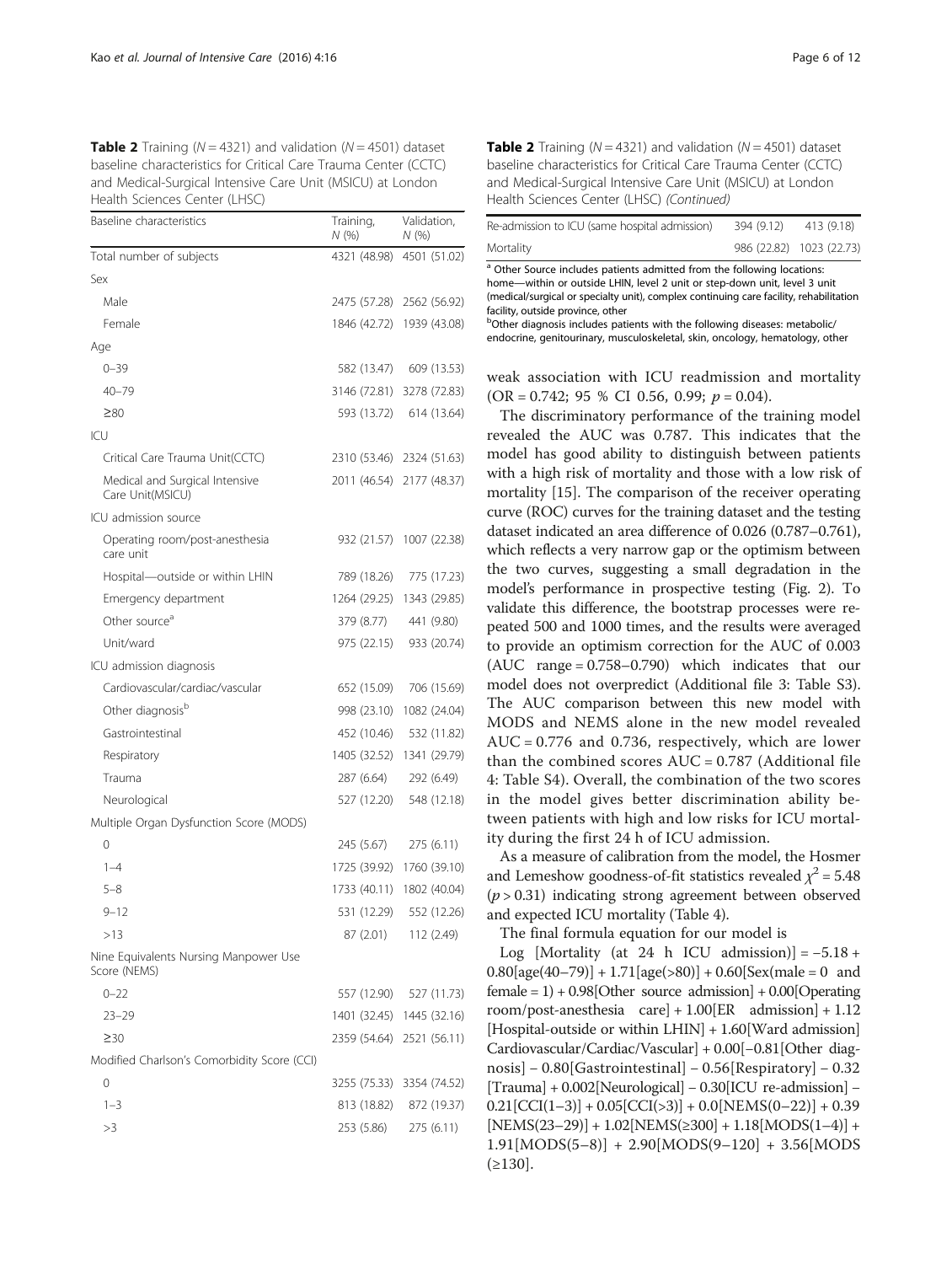<span id="page-6-0"></span>**Table 3** Multivariable logistic regression analysis of the training set ( $N = 4321$ ) for Critical Care Trauma Center (CCTC) and Medical-Surgical Intensive Care Unit (MSICU) at London Health Sciences Center (LHSC)

|                                                      | Beta $(\beta)$ coefficient | Wald chi-square | Odds ratio (95 % CI) | $p$ value |
|------------------------------------------------------|----------------------------|-----------------|----------------------|-----------|
| Intercept                                            | $-5.18$                    | 137.10          |                      | < .0001   |
| Age                                                  |                            |                 |                      | < .0001   |
| 0-39 (reference)                                     |                            | $\equiv$        |                      |           |
| $40 - 79$                                            | 0.80                       | 25.73           | 2.23 (1.64-3.04)     |           |
| $\geq 80$                                            | 1.71                       | 90.17           | 5.51 (3.87-7.84)     |           |
| Sex                                                  |                            |                 |                      | 0.44      |
| Male (reference)                                     |                            | L.              |                      |           |
| Female                                               | 0.06                       | 0.60            | $1.07(0.91 - 1.25)$  |           |
| Nine Equivalents Nursing Manpower Use Score (NEMS)   |                            |                 |                      | < .0001   |
| 0-22 (reference)                                     |                            |                 |                      |           |
| $23 - 29$                                            | 0.39                       | 4.79            | 1.48 (1.04-2.10)     |           |
| $\geq$ 30                                            | 1.02                       | 36.57           | 2.77 (1.99-3.84)     |           |
| Multiple Organ Dysfunction Score (MODS)              |                            |                 |                      | < .0001   |
| 0 (reference)                                        |                            | $\equiv$        |                      |           |
| $1 - 4$                                              | 1.18                       | 9.87            | 3.25 (1.56-6.78)     |           |
| $5 - 8$                                              | 1.91                       | 26.24           | 6.78 (3.26-14.09)    |           |
| $9 - 12$                                             | 2.90                       | 57.39           | 18.09 (8.55-38.25)   |           |
| $\geq$ 13                                            | 3.56                       | 65.11           | 35.16 (14.81-83.46)  |           |
| ICU Admission Source                                 |                            |                 |                      | < .0001   |
| Operating room/post-anesthesia care unit (reference) | $\equiv$                   | $\equiv$        |                      |           |
| Other source <sup>a</sup>                            | 0.98                       | 28.56           | 2.66 (1.86-3.81)     |           |
| Emergency department                                 | 1.00                       | 48.76           | 2.71 (2.05-3.59)     |           |
| Hospital-outside or within LHIN                      | 1.12                       | 58.76           | 3.05 (2.26-4.12)     |           |
| Unit/ward                                            | 1.60                       | 115.846         | 4.93 (3.69-6.59)     |           |
| ICU admission diagnosis                              |                            |                 |                      | < .0001   |
| Cardiovascular/cardiac/vascular (reference)          | ÷                          |                 |                      |           |
| Other diagnosis <sup>b</sup>                         | $-0.81$                    | 37.67           | $0.45(0.34 - 0.58)$  |           |
| Gastrointestinal                                     | $-0.80$                    | 20.16           | $0.45(0.32 - 0.64)$  |           |
| Respiratory                                          | $-0.56$                    | 22.85           | $0.57(0.45 - 0.72)$  |           |
| Trauma                                               | $-0.32$                    | 2.52            | $0.73(0.49 - 1.08)$  | 0.11      |
| Neurological                                         | 0.002                      | 0.0002          | $1.00(0.76 - 1.33)$  | 0.99      |
| Re-admission to ICU (same hospital admission)        | $-0.30$                    | 4.02            | $0.74(0.56 - 0.99)$  | 0.04      |
| Modified Charlson's Comorbidity Index (CCI)          |                            |                 |                      | 0.1       |
| 0 (reference)                                        |                            |                 |                      |           |
| $1 - 3$                                              | $-0.21$                    | 4.20            | $0.81(0.66 - 0.99)$  |           |
| >3                                                   | 0.05                       | 0.10            | 1.06 (0.76-1.48)     |           |

<sup>a</sup>Other Source includes patients admitted from the following locations:home—within or outside LHIN, level 2 unit or step-down unit, level 3 unit (medical/surgical or specialty unit), complex continuing care facility, rehabilitation facility, outside province, other

b<br>Other diagnosis includes patients with the following diseases: metabolic/endocrine, genitourinary, musculoskeletal, skin, oncology, hematology, other

## **Discussion**

Currently, many health care performance measurement systems are based on administrative databases. These systems are often developed to fulfill the needs of funding agencies and support the quality improvement plans of individual hospitals but rarely provide the necessary

level of risk adjustment to provide meaningful comparison, over time or across facilities. It is also well known that prognostic research has received limited attention as compared to etiological, diagnostic, and therapeutic research. The development and application of robust prognostic models are essential for valid benchmarking.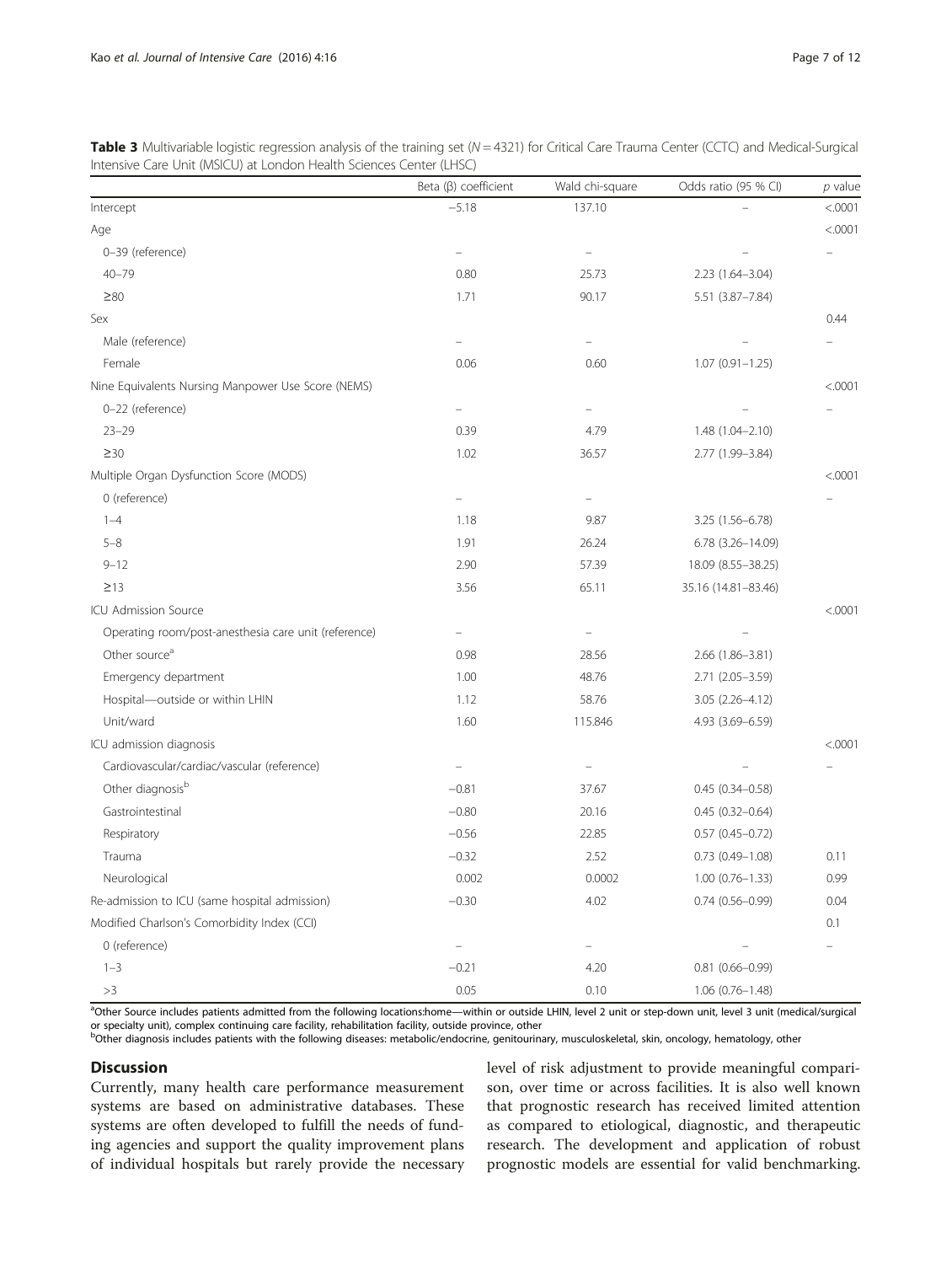<span id="page-7-0"></span>

Prognostic scoring systems have been developed by the critical care specialty in an effort to quantify the severity of illness of a given patient or groups of patient [[16](#page-10-0)–[18](#page-10-0)]. Adjustment for the severity of illness enables one to monitor the performance of an ICU over time and to allow comparison of ICUs in the same or different hospitals. However, the fact that many prognostic models currently exist suggests that the optimum model has not yet been fully established and any of the developed prognostic models will have a limited effective life span [[16](#page-10-0), [19](#page-10-0)], due to changes in clinical practice over time and improved health care that can alter the risk of mortality for a given clinical situation. Thus, prognostic models require periodic updating. Major revisions of prognostic models that were published between 2005 and 2007 include APACHE IV (AUC = 0.88,  $\chi^2$  = 16.9,  $p$  = 0.08) [\[20\]](#page-10-0), SAPS 3 (AUC =

Table 4 Hosmer and Lemeshow and goodness-of-fit test for the multivariable logistic regression model

|                   |                                          |       | Mortality $= 1$  |          | Mortality = $0$ |          |
|-------------------|------------------------------------------|-------|------------------|----------|-----------------|----------|
| Group             | Range of predicted mortality probability | Total | Observed         | Expected | Observed        | Expected |
|                   | $0 - 3.58%$                              | 433   | 11               | 9.73     | 422             | 423.27   |
| $\overline{2}$    | 3.59-6.26 %                              | 432   | 21               | 22.03    | 411             | 409.97   |
| 3                 | 6.27-9.56 %                              | 432   | 31               | 33.91    | 401             | 398.09   |
| $\overline{4}$    | 9.57-13.06 %                             | 434   | 45               | 49.05    | 389             | 384.95   |
| 5                 | 13.07-18.24 %                            | 432   | 66               | 66.83    | 366             | 365.17   |
| 6                 | 18.25-23.35 %                            | 432   | 91               | 90.61    | 341             | 341.49   |
| $\overline{7}$    | 23.36-28.25 %                            | 432   | 108              | 109.35   | 324             | 320.84   |
| 8                 | 28.26-39.11 %                            | 438   | 174              | 149.02   | 264             | 288.98   |
| 9                 | 39.12-49.38 %                            | 435   | 190              | 190.70   | 245             | 244.30   |
| 10                | 49.39-94.08 %                            | 417   | 249              | 262.96   | 168             | 154.04   |
|                   | Hosmer and Lemeshow goodness-of-fit test |       |                  |          |                 |          |
| Chi-square 9.3599 |                                          |       | $p$ value 0.3128 |          |                 |          |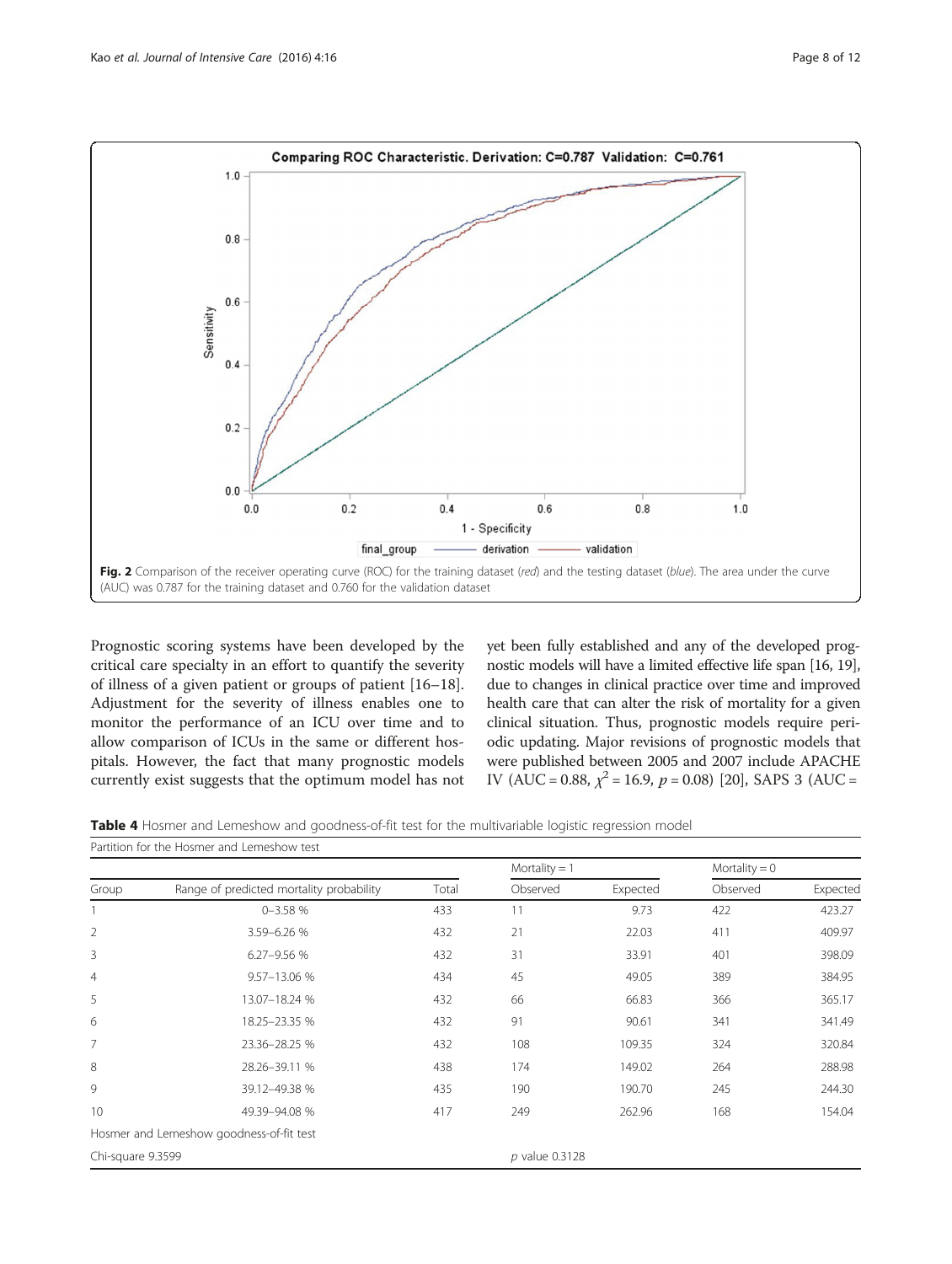0.848,  $\chi^2 = 14.29$ ,  $p = 0.16$ ) [\[21](#page-10-0)], and MPM<sub>0</sub> III (AUC = 0.823,  $\chi^2$  = 11.62, p = 0.31) [[22](#page-10-0)]. A recent review evaluated the latest versions of these models and concluded that although they represent great improvement compared to the previous ones, regular updates and local customizations are required [\[23\]](#page-10-0). Also, the huge resources burden needed to collect a significantly large amount of data for the variables to generate these scores is daunting. The present study aimed to use available data already collected by our ICUs and other ICUs for a very limited number of variables for the two scores, MODS and NEMS in the province of Ontario, Canada, as mandated by CCIS as well as comorbidities diagnoses collected by our hospital health records to develop a mortality prognostic model. The AUC for our model was 0.787, which is considered acceptable or very good in differentiating between survivors and non-survivors [[24, 25\]](#page-10-0). This model is well calibrated, showing good agreement between predicted and actual outcomes for all risk strata (Hosmer and Lemeshow  $\chi^2$  = 5.4761, p = 0.3146) [[26\]](#page-10-0).

To the best of our knowledge, this study is the first to use validated organ dysfunction score, MODS and severity assessment based on nursing workload, and NEMS coupled with five other variables selected. Overall, only two out the seven independent variables, gender and CCI, were not significant in the prediction of ICU mortality. Two retrospective studies contradicted our findings with respect to gender. One study of 24,778 patients admitted to the ICUs across Ontario, Canada in 2001–2002 revealed that females had a higher ICU mortality than males with an adjusted  $OR = 1.20$  (95 % CI 1.10–1.31, p < 0.001) [[27\]](#page-10-0). Another study of 18,757 patients diagnosed with sepsis in 98 ICUs between 2003 and 2006 reported an adjusted OR =  $1.11$  (95 % CI 1.04– 1.19,  $p < 0.01$  [[28\]](#page-10-0). This increased mortality in female patients was not fully understood but could be explained by differences in the presentation of critical illness, decision-making, or unmeasured confounding factors that may contribute to these findings. The other possibility that our patient cohort was reported at a later time period may result in improved ICU access and earlier care of patients using the Critical Care Outreach Team (CCRT) [[29](#page-10-0)–[31](#page-10-0)].

We know that scoring systems used in the ICUs have been introduced and developed over the last 30 years. These models allow an assessment of the severity of disease and provide an estimate of ICU and hospital mortality. The MODS score independently has been used in many clinical studies and it has an excellent discriminating predictor of mortality in ICU patients [[32](#page-10-0)–[37](#page-10-0)]. The MODS in our study is a very strong predictor of mortality in the first 24 h of ICU admission, and it correlated very well with other scores such as the SOFA score and APACHE II score in terms of mortality prediction [\[38](#page-10-0)]. However, the complexity of ICU care goes beyond the severity of illness or organ failure, the level of nursing workload, and NEMS as related to the ICU resource utilization that also correlated well with ICU mortality [[39\]](#page-10-0). Many other factors also have been shown to increase risks of in-hospital mortality after admission to the ICU, including increasing age and severity of acute illness, certain pre-existing medical conditions, source of admission, physiological measurements, and biochemical/hematological indices [\[40](#page-10-0)]. By utilizing those other covariates, it may not necessarily improve the discrimination ability of predicted model but rather avoid the pitfall of either underpredicting or overpredicting ICU mortality when using only a single covariate in the prediction model. Although the NEMS in our study is not as a strong mortality predictor in the first 24 h of ICU admission as the MODS, with the combined scores in a prediction model, it provided a much better basis for evaluation of treatment results and documentation of the ICUs' resource needs [\[39\]](#page-10-0). Having knowledge of both severity of organ dysfunction and degree of resource utilization will provide a better basis for assessing whether ICU treatment(s) and/or administrative protocol(s) needs to be modified to improve patient care.

With comorbidities, specifically severe chronic organ system insufficiency or immunocompromised, those patients markedly influence outcomes [\[41](#page-10-0)] and this is supported by other outcome prediction scores. In our study, comorbidities were not predictive because we used the pre-admit comorbidities that existed prior to admission to the ICU as opposed to the conditions that were aggravated or developed subsequently. Another limitation was the actual condition captured in the CCI score that was developed on breast cancer patients and not in ICU patients to predict 1-year patient mortality using comorbidity data obtained from hospital chart review [[42, 43](#page-10-0)]. The CCI is a validated weighted score, the weight for each of the co-morbidities may not fully reflect the severity of the disease and it may or may not include specific or unusual illnesses, and therefore, it is not an assessment of the impact of all illnesses on the overall health of the patient. Furthermore, the ICD-10-CA data is abstracted by medical record clerks and not entered by health care providers and can be subjected to errors based on lack of documentation and misinterpretation. Our model fit could be improved by capturing active chronic health status at ICU admission utilizing the APACHE II chronic health points which reflects diminished physiological reserve and markedly influence outcome [[2, 41\]](#page-10-0).

Acute diagnosis was not used in earlier prediction models with the exception of the APACHE II to IV scores. It was not until 1993 that MPM II started to include acute diagnosis to the model and SAPS 3 and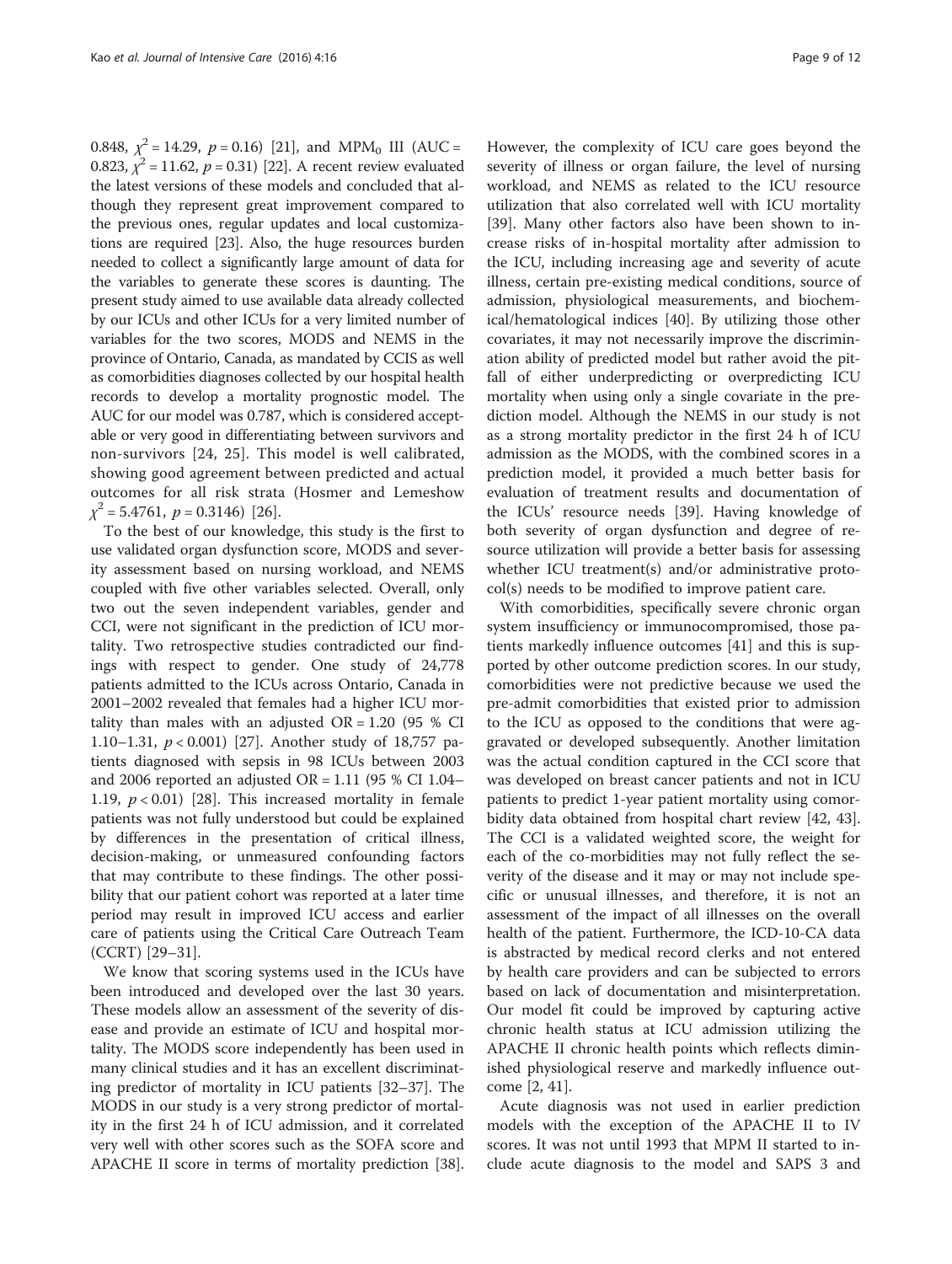<span id="page-9-0"></span>MPM III followed suit in 2005 and 2007. However, the predictive accuracy over diagnosis showed that the performance of a prediction model can vary in different diagnostic groups [\[44](#page-10-0)]. This is in agreement with previous research [[45](#page-10-0)–[47](#page-11-0)], which suggested that prognostic models can underpredict or overpredict mortality in specific patient sub-groups. The admitting diagnosis in our study is classified using broad, system-based categories and did not include specific diagnostic information to allow for comparisons within the generalized diagnoses, between subgroups or between-study populations. Although these broad diagnostic groups include specific diagnoses that are similar based on the system involved, the exact diagnoses within a group can have completely different treatments and outcomes. For example, the "cardiovascular/cardiac/vascular" diagnosis group used in this study has the highest mortality but includes less severe exact diagnoses with lower mortality rates. Patients with abdominal aorta aneurysm carried a much higher mortality than patients with myocardial infarction and cardiac bypass surgery thus skewing the mortality risk. Another limitation, some of the system-based groups such as metabolic/endocrine, genitourinary, musculoskeletal, skin, oncology, hematology, and "other" was collapsed together due to its small number of patients per group. This represented a significant heterogeneous population within a diagnostic group which would be difficult to interpret the statistical prediction accuracy.

Studies carried out in numerous countries indicated that the source of the patient admission is associated with mortality. Patients transferred from the ward within the same hospital showed a greater ICU mortality when compared with those coming from other sources [[48](#page-11-0)– [51\]](#page-11-0). This is in agreement with the present study where patients admitted from the ward had the highest mortality (OR = 4.93, 95 % CI 3.69–6.59,  $p < 0.0001$ ), postsurgical patients had the lowest.

Those patient readmitted to the ICU did not have significant mortality differences to those patients not readmitted, which is contrary to published literature [[52](#page-11-0)]. This difference could be due to the implementation of the Critical Care Resuscitation Team (CCRT) that may intervene earlier on the wards of patients' acute illness [[53, 54\]](#page-11-0). Also, various service teams including CCRT are improving end of life (EOL) discussions with those patients previously admitted to the ICU, thus avoids a readmission [\[55, 56](#page-11-0)]. Our institution implemented the CCRT service in 2007.

## Conclusions

Scoring systems in critical care have evolved to meet the desire of clinical and administrative leaders to assess the quality of care provided by the ICUs. Mortality is a key ICU quality metric and reflects many aspects of ICU

care, including use of best practice, accurate diagnosis, and effective and timely therapies. Our model is locally calibrated to two ICUs in London, Ontario, Canada only, and the results may not be generalizable to other critical care units. But collectively, all ICUs in the province of Ontario, Canada gather the same data information; it is logical that a model be developed to benchmark ICU performance and improve the usability of the current reporting system. This study demonstrates that data from the CCIS can be used to create a mortality prediction model with good calibration and discrimination. Inclusion of data to capture active chronic health status and refinement of the acute diagnosis classification could further improve predictive ability of the developed model.

## Additional files

[Additional file 1: Table S1.](dx.doi.org/10.1186/s40560-016-0143-6) Nine equivalents of nursing manpower use score by Miranda DR, Nap R, de RA, Schaufeli W, Iapichino G. Nursing activities score. Crit Care Med 2003;31:374–382. (DOCX 87 kb)

[Additional file 2: Table S2.](dx.doi.org/10.1186/s40560-016-0143-6) Selection and categorization of the independent variables for the logistic regression model associated with ICU mortality. (DOCX 14 kb)

[Additional file 3: Table S3.](dx.doi.org/10.1186/s40560-016-0143-6) Bootstrap sampling (500 and 1000 times) to estimate the optimism in the AUC (c-statistics) based on the predicted outcomes from a logistic regression model. (DOCX 13 kb)

[Additional file 4: Table S4.](dx.doi.org/10.1186/s40560-016-0143-6) Multivariable logistic regression analysis of the training set ( $N = 4321$ ) for Critical Care Trauma Center (CCTC) and Medical-Surgical Intensive Care Unit (MSICU) at London Health Sciences Center (LHSC) with MODS or NEMS only. (DOCX 14 kb)

#### Abbreviations

APACHE: Acute physiology and chronic health evaluation; AUC: Area under the curve; CCI: Charlson's Co-Morbidity Index; CCIS: Critical care information system; CCSO: Critical care services Ontario; CCTC: Critical care trauma centre; CI: Confidence interval; CIHI: Canadian Institute of Health Information; ICD-10-CA: International statistical classification of diseases and related health problems – tenth version – Canada; ICU: Intensive care unit; LHIN: Local health information networks; LHSC: London health sciences centre; MODS: Multiple organs dysfunction score; MPM: Mortality prediction model; MSICU: Medical and surgical intensive care unit; NEMS: Nine equivalent manpower use score; OR: Odds ratio; ROC: Receiver operating curve; SAPS: Simplified acute physiological score; SOFA: Sequential organ failure assessment; TISS: Therapeutic intervention scoring system.

#### Competing interests

The authors declare that they have no competing interests.

#### Authors' contributions

RK conceived and designed the study and performed the analysis and interpretation of the data and drafting and revising of the manuscript. FP participated in the analysis and interpretation of the data and revision of the manuscript critically for important intellectual content. AD carried out revising of the manuscript critically for important intellectual content and has given the final approval of the version to be published. All authors read and approved the final manuscript.

#### Acknowledgements

We are grateful to Mrs. Kathryn Barber, Health Information Analyst at the LHSC Health Records department matched the CCIS dataset with the hospital records to obtain the ICD-10-CA for calculation of the Charlson's Co-morbidity Index.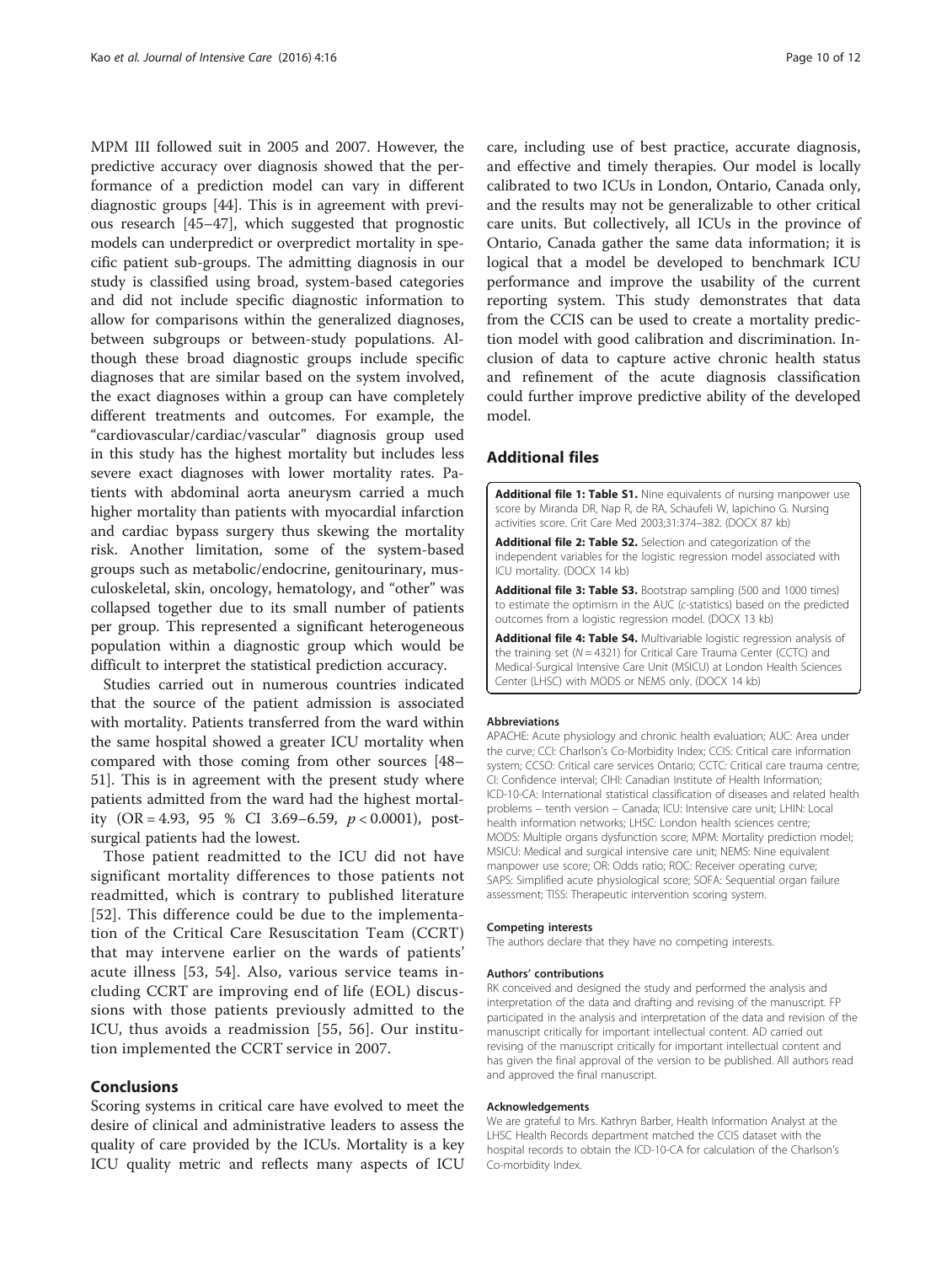#### <span id="page-10-0"></span>Financial support

No financial supports were utilized for this study.

#### Author details

<sup>1</sup>Department of National Defense, Royal Canadian Medical Services, 1745 Alta Vista Drive, Ottawa K1A 0K6 Ontario, Canada. <sup>2</sup>London Health Sciences Center, Divisions of Critical Care and Robarts Research Institute, Western University, 800 Commissioner's Rd E., London, Ontario N6A 5W9, Canada. <sup>3</sup> <sup>3</sup>Harvard School of Public Health, Harvard University, 677 Huntington Ave., Boston 02115 MA, USA.

# Received: 21 October 2015 Accepted: 10 February 2016<br>Published online: 29 February 2016

#### References

- 1. Knaus WA, Zimmerman JE, Wagner DP, Draper EA, Lawrence DE. APACHE-acute physiology and chronic health evaluation: a physiologically based classification system. Crit Care Med. 1981;9(8):591–7.
- 2. Knaus WA, Draper EA, Wagner DP, Zimmerman JE. APACHE II: a severity of disease classification system. Crit Care Med. 1985;13(10):818–29.
- Knaus WA, Wagner DP, Draper EA, et al. The APACHE III prognostic system. Risk prediction of hospital mortality for critically ill hospitalized adults. Chest. 1991;100(6):1619–36.
- 4. LeGall JR, Loirat P, Alperovitch A. APACHE II-a severity of disease classification system. Crit Care Med. 1986;14(8):754–5.
- 5. Lemeshow S, Teres D, Klar J, Avrunin JS, Gehlbach SH, Rapoport J. Mortality Probability Models (MPM II) based on an international cohort of intensive care unit patients. JAMA. 1993;270(20):2478–86.
- 6. Marshall JC, Cook DJ, Christou NV, Bernard GR, Sprung CL, Sibbald WJ. Multiple organ dysfunction score: a reliable descriptor of a complex clinical outcome. Crit Care Med. 1995;23(10):1638–52.
- 7. Vincent JL, Moreno R, Takala J, et al. The SOFA (Sepsis-related Organ Failure Assessment) score to describe organ dysfunction/failure. On behalf of the Working Group on Sepsis-Related Problems of the European Society of Intensive Care Medicine. Intensive Care Med. 1996;22(7):707–10.
- 8. Cullen DJ, Civetta JM, Briggs BA, Ferrara LC. Therapeutic intervention scoring system: a method for quantitative comparison of patient care. Crit Care Med. 1974;2(2):57–60.
- 9. Miranda DR, Nap R, de Rijk A, Schaufeli W, Iapichino G. Nursing activities score. Crit Care Med. 2003;31(2):374–82.
- 10. Reis MD, Moreno R, Iapichino G. Nine equivalents of nursing manpower use score (NEMS). Intensive Care Med. 1997;23(7):760–5.
- 11. Rothen HU, Kung V, Ryser DH, Zurcher R, Regli B. Validation of "nine equivalents of nursing manpower use score" on an independent data sample. Intensive Care Med. 1999;25(6):606–11.
- 12. Hall SF. A user's guide to selecting a comorbidity index for clinical research. J Clin Epidemiol. 2006;59(8):849–55.
- 13. Moreno R, Reis MD. Nursing staff in intensive care in Europe: the mismatch between planning and practice. Chest. 1998;113(3):752–8.
- 14. Quan H, Li B, Couris CM, et al. Updating and validating the Charlson comorbidity index and score for risk adjustment in hospital discharge abstracts using data from 6 countries. Am J Epidemiol. 2011;173(6):676–82.
- 15. Fawdett T. An introduction to ROC analysis. Pattern Recogn Lett. 2006;27:861–74. Ref Type: Generic.
- 16. Keegan MT, Gajic O, Afessa B. Severity of illness scoring systems in the intensive care unit. Crit Care Med. 2011;39(1):163–9.
- 17. Rubenfeld GD, Angus DC, Pinsky MR, Curtis JR, Connors Jr AF, Bernard GR. Outcomes research in critical care: results of the American Thoracic Society Critical Care Assembly Workshop on Outcomes Research. The Members of the Outcomes Research Workshop. Am J Respir Crit Care Med. 1999;160(1):358–67.
- 18. Vincent JL, Moreno R. Clinical review: scoring systems in the critically ill. Crit Care. 2010;14(2):207.
- 19. Beck DH, Smith GB, Pappachan JV. The effects of two methods for customising the original SAPS II model for intensive care patients from South England. Anaesthesia. 2002;57(8):785–93.
- 20. Zimmerman JE, Kramer AA, McNair DS, Malila FM. Acute Physiology and Chronic Health Evaluation (APACHE) IV: hospital mortality assessment for today's critically ill patients. Crit Care Med. 2006;34(5):1297–310.
- 21. Moreno RP, Metnitz PG, Almeida E, et al. SAPS 3—from evaluation of the patient to evaluation of the intensive care unit. Part 2: Development of a
- 22. Higgins TL, Teres D, Copes WS, Nathanson BH, Stark M, Kramer AA. Assessing contemporary intensive care unit outcome: an updated Mortality Probability Admission Model (MPM0-III). Crit Care Med. 2007;35(3):827–35.
- 23. Salluh JI, Soares M. ICU severity of illness scores: APACHE, SAPS and MPM. Curr Opin Crit Care. 2014;20(5):557–65.
- 24. Hosmer DW, Hosmer T, Le CS, Lemeshow S. A comparison of goodness-offit tests for the logistic regression model. Stat Med. 1997;16(9):965–80.
- 25. Afessa B, Gajic O, Keegan MT. Severity of illness and organ failure assessment in adult intensive care units. Crit Care Clin. 2007;23(3):639–58.
- 26. Lemeshow S, Hosmer Jr DW. A review of goodness of fit statistics for use in the development of logistic regression models. Am J Epidemiol. 1982;115(1):92–106.
- 27. Fowler RA, Sabur N, Li P, et al. Sex- and age-based differences in the delivery and outcomes of critical care. CMAJ. 2007;177(12):1513–9.
- 28. Pietropaoli AP, Glance LG, Oakes D, Fisher SG. Gender differences in mortality in patients with severe sepsis or septic shock. Gend Med. 2010;7(5):422–37.
- 29. Bellomo R, Goldsmith D, Uchino S, et al. A prospective before-and-after trial of a medical emergency team. Med J Aust. 2003;179(6):283–7.
- 30. Jones D, Bellomo R, Bates S, et al. Long term effect of a medical emergency team on cardiac arrests in a teaching hospital. Crit Care. 2005;9(6):R808–15.
- 31. Sebat F, Musthafa AA, Johnson D, et al. Effect of a rapid response system for patients in shock on time to treatment and mortality during 5 years. Crit Care Med. 2007;35(11):2568–75.
- 32. Jacobs S, Zuleika M, Mphansa T. The Multiple Organ Dysfunction Score as a descriptor of patient outcome in septic shock compared with two other scoring systems. Crit Care Med. 1999;27(4):741–4.
- 33. Vanderschueren S, De WA, Malbrain M, et al. Thrombocytopenia and prognosis in intensive care. Crit Care Med. 2000;28(6):1871–6.
- 34. Bota DP, Melot C, Lopes FF, Nguyen Ba V, Vincent JL. The multiple Organ Dysfunction Score (MODS) versus the Sequential Organ Failure Assessment (SOFA) in outcome prediction. Intensive Care Med. 2002;28(11):1619-24.
- 35. Khwannimit B. Serial evaluation of the MODS, SOFA and LOD scores to predict ICU mortality in mixed critically ill patients. J Med Assoc Thai. 2008;91(9):1336–42.
- 36. Dover M, Tawfick W, Hynes N. Sultan S. Vascular: Evaluation of illness severity scoring systems and risk prediction in vascular intensive care admissions; 2015.
- 37. Xiao K, Guo C, Su L, Yan P, Li X, Xie L. Prognostic value of different scoring models in patients with multiple organ dysfunction syndrome associated with acute COPD exacerbation. J Thorac Dis. 2015;7(3):329–36.
- 38. Peres BD, Melot C, Lopes FF, Nguyen BV, Vincent JL. The Multiple Organ Dysfunction Score (MODS) versus the Sequential Organ Failure Assessment (SOFA) score in outcome prediction. Intensive Care Med. 2002;28(11):1619–24.
- 39. Haagensen R, Jamtli B, Moen H, Stokland O. Experiences with scoring systems SAPS II and NEMS for registration of activities in an intensive care unit. Tidsskr Nor Laegeforen. 2001;121(6):687–90.
- 40. Bouch DP, Thompson JP. Severity scoring systems in the critically ill. Contining Educ Anaesthesia Crit Care Pain. 2008;8(5):181–5. Ref Type: Generic.
- 41. Wagner DP, Knaus WA, Draper EA. Statistical validation of a severity of illness measure. Am J Public Health. 1983;73(8):878–84.
- 42. Charlson ME, Pompei P, Ales KL, MacKenzie CR. A new method of classifying prognostic comorbidity in longitudinal studies: development and validation. J Chronic Dis. 1987;40(5):373–83.
- 43. Needham DM, Scales DC, Laupacis A, Pronovost PJ. A systematic review of the Charlson comorbidity index using Canadian administrative databases: a perspective on risk adjustment in critical care research. J Crit Care. 2005;20(1):12–9.
- 44. Paul E, Bailey M, Pilcher D. Risk prediction of hospital mortality for adult patients admitted to Australian and New Zealand intensive care units: development and validation of the Australian and New Zealand Risk of Death model. J Crit Care. 2013;28(6):935–41.
- 45. Brinkman S, Bakhshi-Raiez F, Abu-Hanna A, et al. External validation of Acute Physiology and Chronic Health Evaluation IV in Dutch intensive care units and comparison with Acute Physiology and Chronic Health Evaluation II and Simplified Acute Physiology Score II. J Crit Care. 2011;26(1):105–8.